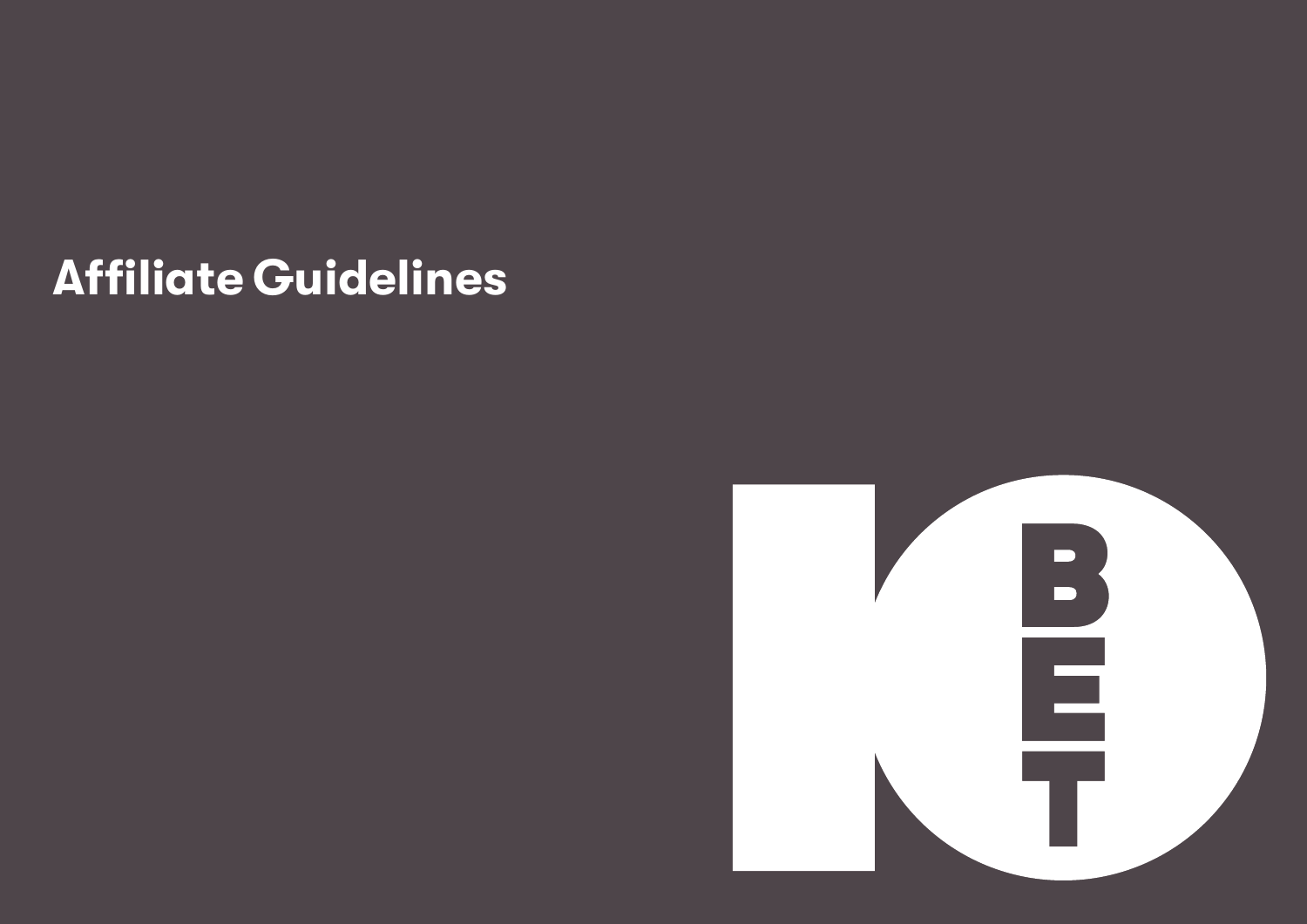## **1 10bet logos**

#### **10bet logos**

The 10bet Master logo includes the strapline **'**For the bettor**'** in order to communicate the brand essence. The 10bet marque is the most common logo used on 10bet assets.

10bet have a number of sub-brand logos which should be used appropriately for the branding and marketing of 10bet's gaming sites.

 $\ddot{\phantom{a}}$ For the bettor



**10bet master logo 10bet marque 10bet sub-brand logos**







**LIVE CASINO** 

**CASINO** 





**10bet Afifiliates logos**

10bet also have two official partnership logos, these should be used in instances where a brand is affiliated or partnered with 10bet.



**AFFILIATES** 

**Official partner**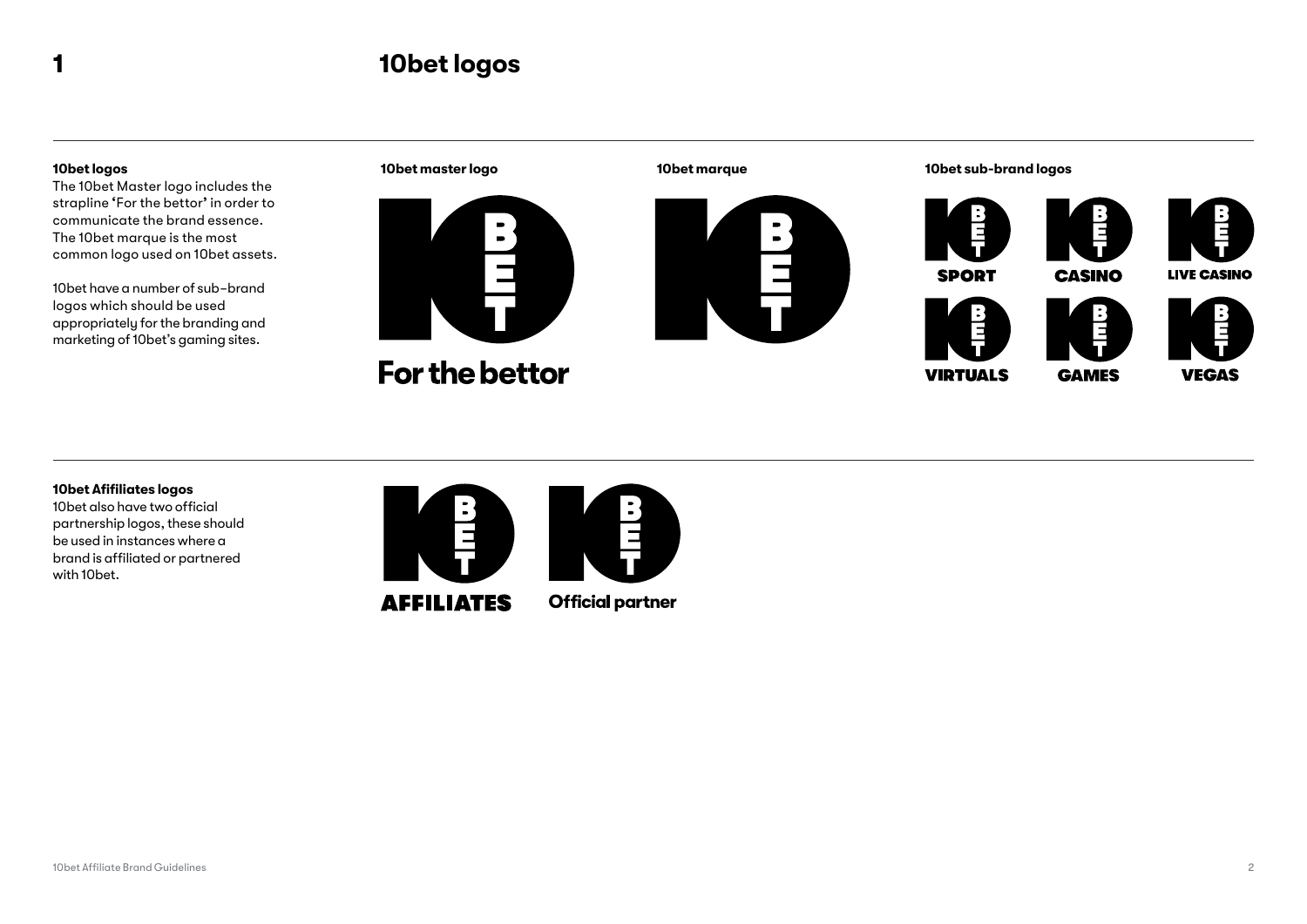### **1 Logo misuse**

**10bet logo usage** Ensuring the 10bet logo is used in the right way is critical.

The logo must be black or white depending on legibility against the background colour.

Consistent application of the logo helps to build recognition.

It must never be modified, warped, stretched, recoloured or used in any other form than that supplied by 10bet.

For the avoidance of doubt, the following examples illustrate correct and incorrect examples.



For the bettor

Correct







For the bettor

**B**<br>F









 $X$  Substitute font

For the bettor

X Outlined X Rotated X Drop shadow



For the bettor

For the bettor

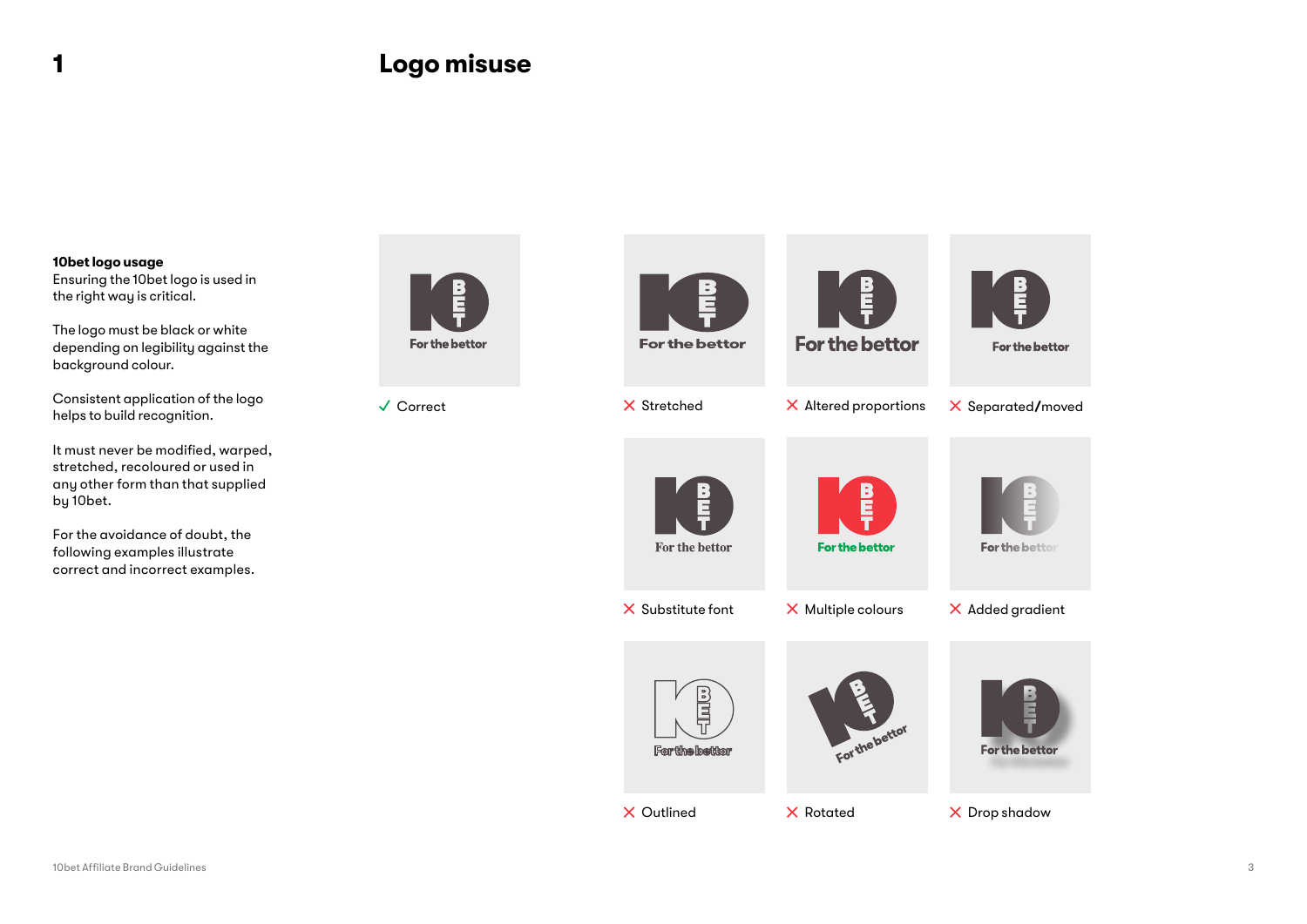## **Logo exclusion zones**

The logo should ideally have as much space around it as possible. This helps it stand out and ensures any secondary material does not undermine its authority.

The logo has a recommended area of clear space around it, based on the width of the '1'.

This area should be left clear of type, pictures, shapes and other logos. Exclusion zones should be maintained each time the logo is used, to prevent any secondary material inhibiting legibility.

#### Please note—

**1**

All details shown in grey are guides only and should not be printed.











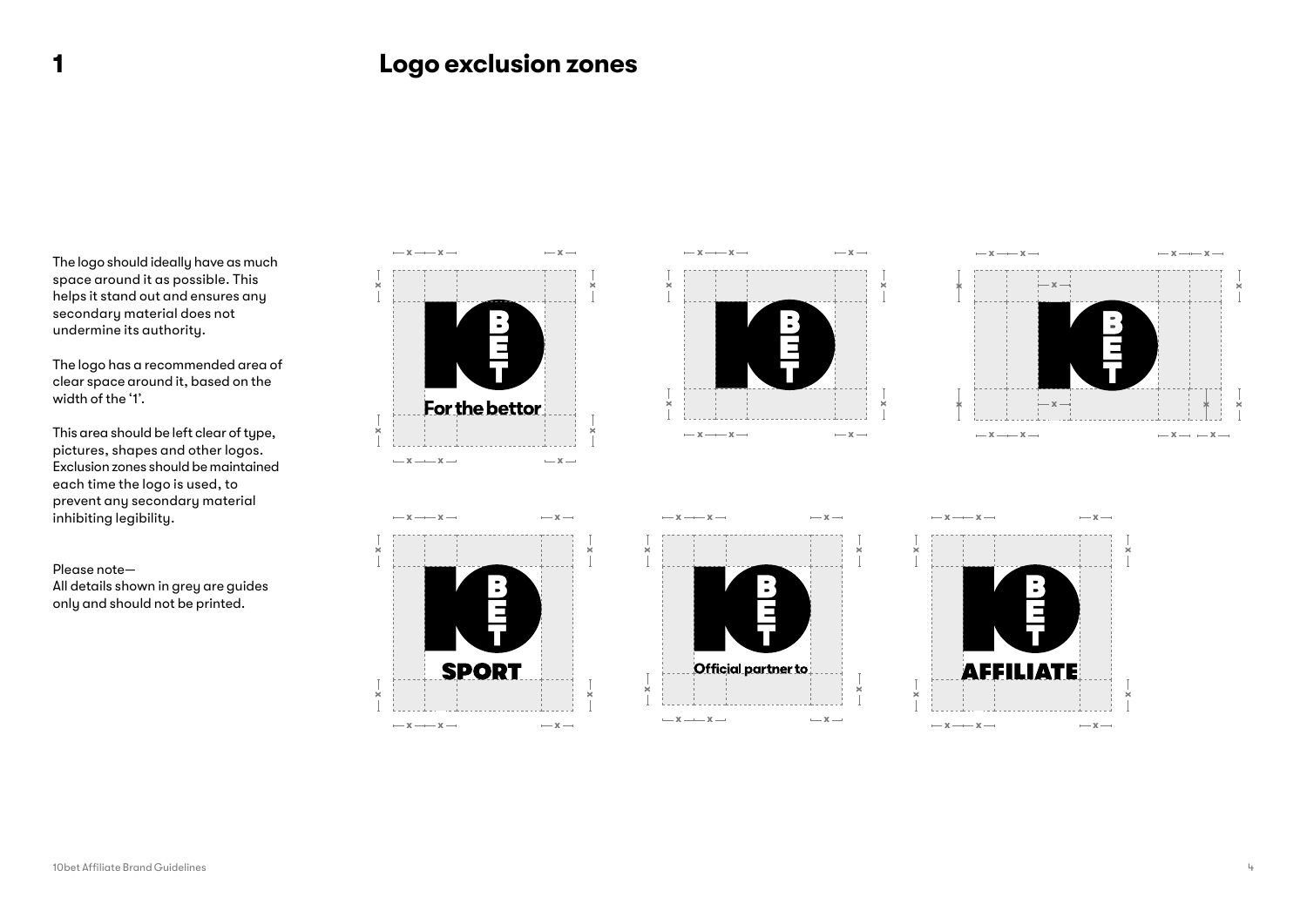## **2 Logo usage - on colour**

#### **Logo usage on colour**

When placing the logo on an image or coloured background please use common sense to ensure there is sufficient contrast between the logo colour and background.

It is of upmost importance that the 'BET' within the '0' is fully legible at all times.

For example, when placing the logo on a white background, please use a black logo on a transparent background and when placing the logo on a black baground, please use a negative version of the logo.





 $\times$  Adds a boarder to the logo, not centred.  $\times$  Adds a boarder to the logo, not centred.





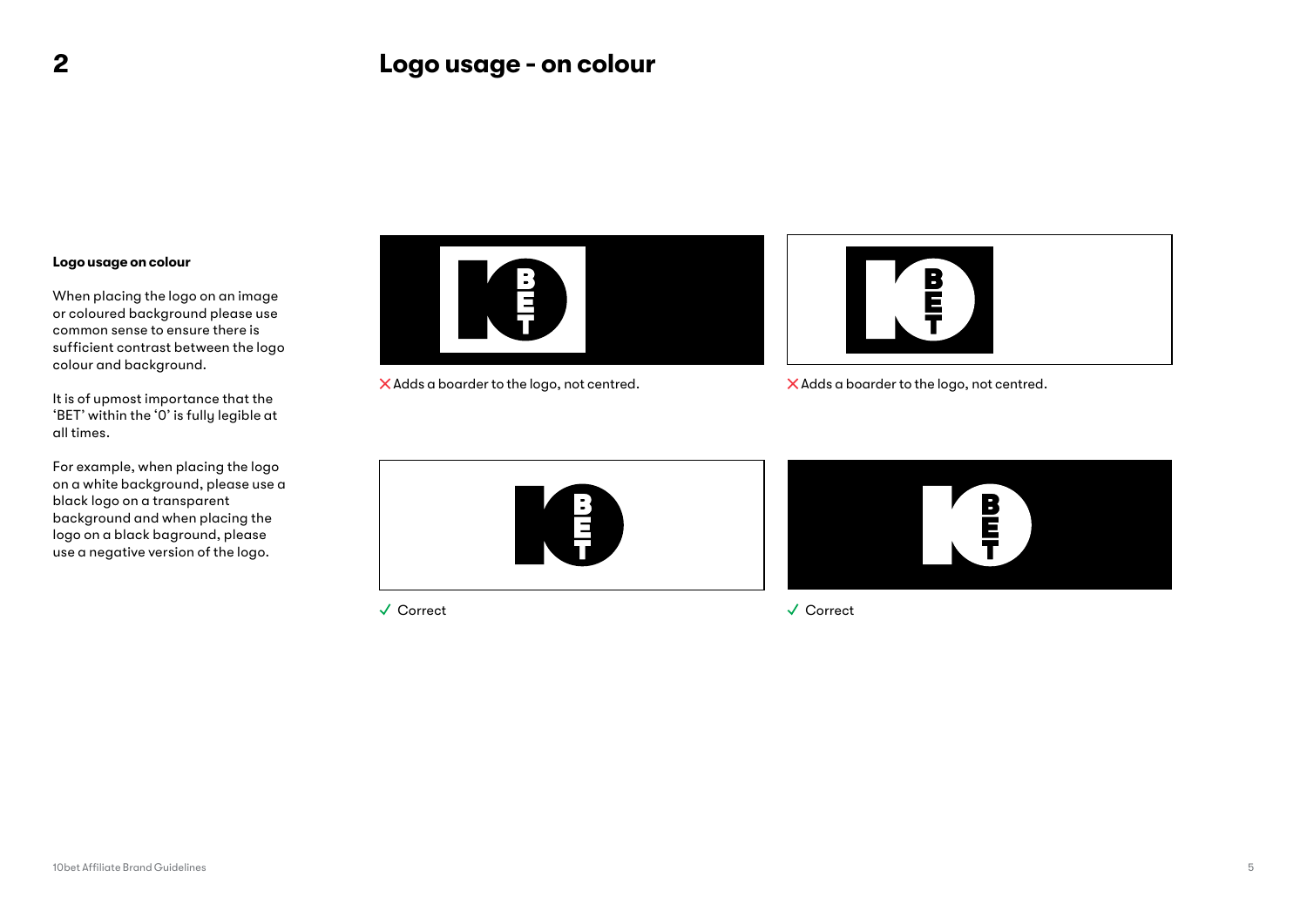#### **Affiliates banner logo usage**

When placing the logo on an image or coloured background banner please use common sense to ensure there is sufficient contrast between the logo colour and background.

It is of upmost importance that the 'BET' within the '0' is fully legible at all times.

The use of the 10bet sub-brand logos differs between categories. For sports Affiliates, the 10bet masterbrand marque must be used.

For casino Affiliates, the 10bet Casino logo can be used if the safe space allows for it



# **50% up to £50 casino welcome bonus + 25 free spins.**

**Visit Site**

**Visit Site**

 $\checkmark$  Correct logo use for casino



 $\checkmark$  Correct logo use for sport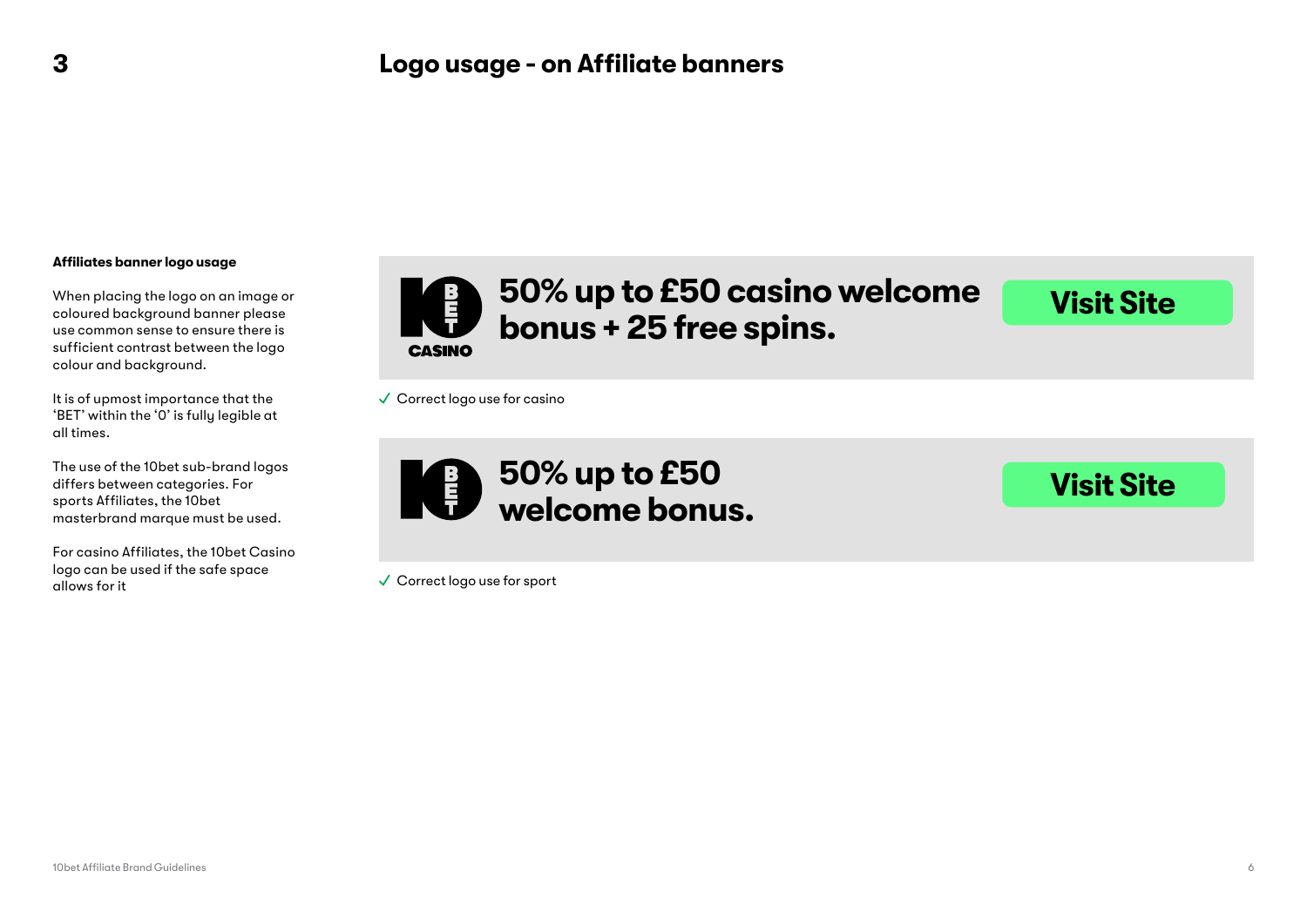## **4 10bet mockups**

User experience is an important selling point for us and we are proud on how the site looks. That is way we created some mockups of laptops and mobiles screenshots (sports, casino, live casino and casino's top games)

**Sport** 



#### **Casino**